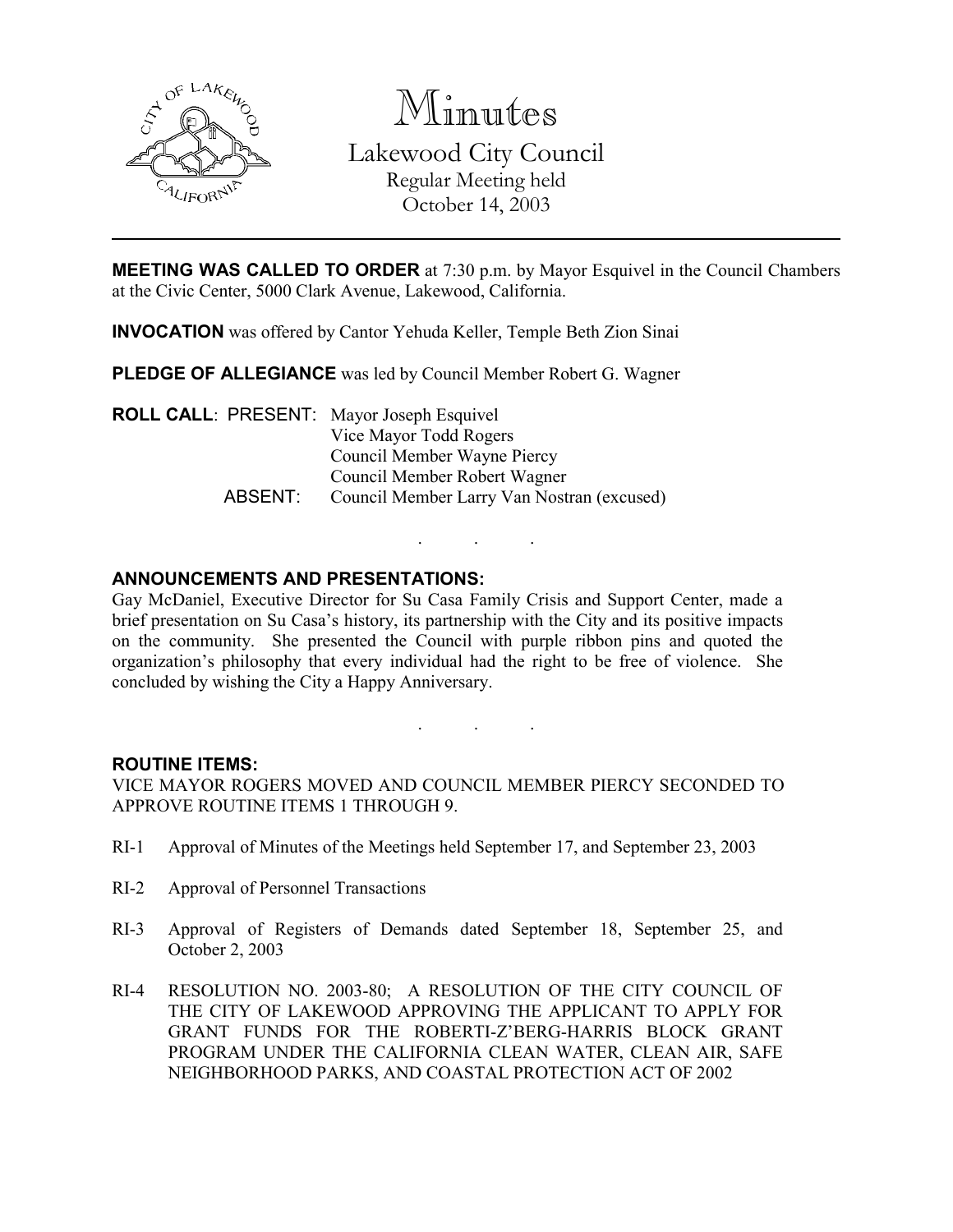City Council Minutes October 14, 2003 Page 2

### ROUTINE ITEMS: Continued

- RI-5 RESOLUTION NO. 2003-81; A RESOLUTION OF THE CITY COUNCIL OF THE CITY OF LAKEWOOD APPROVING THE APPLICANT TO APPLY FOR GRANT FUNDS FOR THE PER CAPITA GRANT PROGRAM UNDER THE CALIFORNIA CLEAN WATER, CLEAN AIR, SAFE NEIGHBORHOOD PARKS, AND COASTAL PROTECTION ACT OF 2002
- RI-6 RESOLUTION NO. 2003-82; A RESOLUTION OF THE CITY COUNCIL OF THE CITY OF LAKEWOOD APPROVING THE APPLICANT TO APPLY FOR GRANT FUNDS FROM THE WASTE TIRE PLAYGROUND COVER GRANT PROGRAM ADMINISTERED BY THE CALIFORNIA INTEGRATED WASTE MANAGEMENT BOARD (CIWMB) FOR THE FISCAL YEAR 2003-2004
- RI-7 Approval of Appointment to the Lakewood Project Shepherd Board
- RI-8 Approval of Final Map for Tract No. 53993, Candlewood Street
- RI-9 Approval of Encroachment Permit for Candlewood Street

UPON ROLL CALL VOTE, THE MOTION WAS APPROVED:

AYES: COUNCIL MEMBERS: Piercy, Rogers, Wagner and Esquivel NAYS: COUNCIL MEMBERS: None ABSENT: COUNCIL MEMBERS: Van Nostran

# 2.1 • REFINANCING OF REDEVELOPMENT BONDS IN PROJECT AREA NO. 1

. . .

Finance Director Larry Schroeder presented an oral report based on the memorandum in the agenda packet and stated that a review of the financial obligations of the Redevelopment Agency indicated that a refinancing of the remaining 1992 bonds was prudent at this time due to interest rate savings. In the current bond market, the savings were estimated to be \$70,000 per year with a net present total value of \$680,000. He added that staff was requesting approval from the City to proceed with this refinancing but that should interest rates rise to the point that this refinancing was no longer worthwhile, staff would withdraw from the refinancing and there would be no cost to the City.

Mr. Schroeder introduced Suzanne Harrell, Harrell and Company, financial advisors guiding staff through the refinancing process. Ms. Harrell noted that it was hoped that a higher savings of anywhere between \$700,000 and \$1,000,000 might be achieved, which was about a 10% debt service reduction from existing bonds. Ms. Harrell explained that Council action to approve borrowing by the Agency was required under Redevelopment Law.

Responding to Council Member Wagner's inquiry regarding completion of the transaction, Ms. Harrell stated that the bonds would be sold in about two weeks which would be well before the holiday season.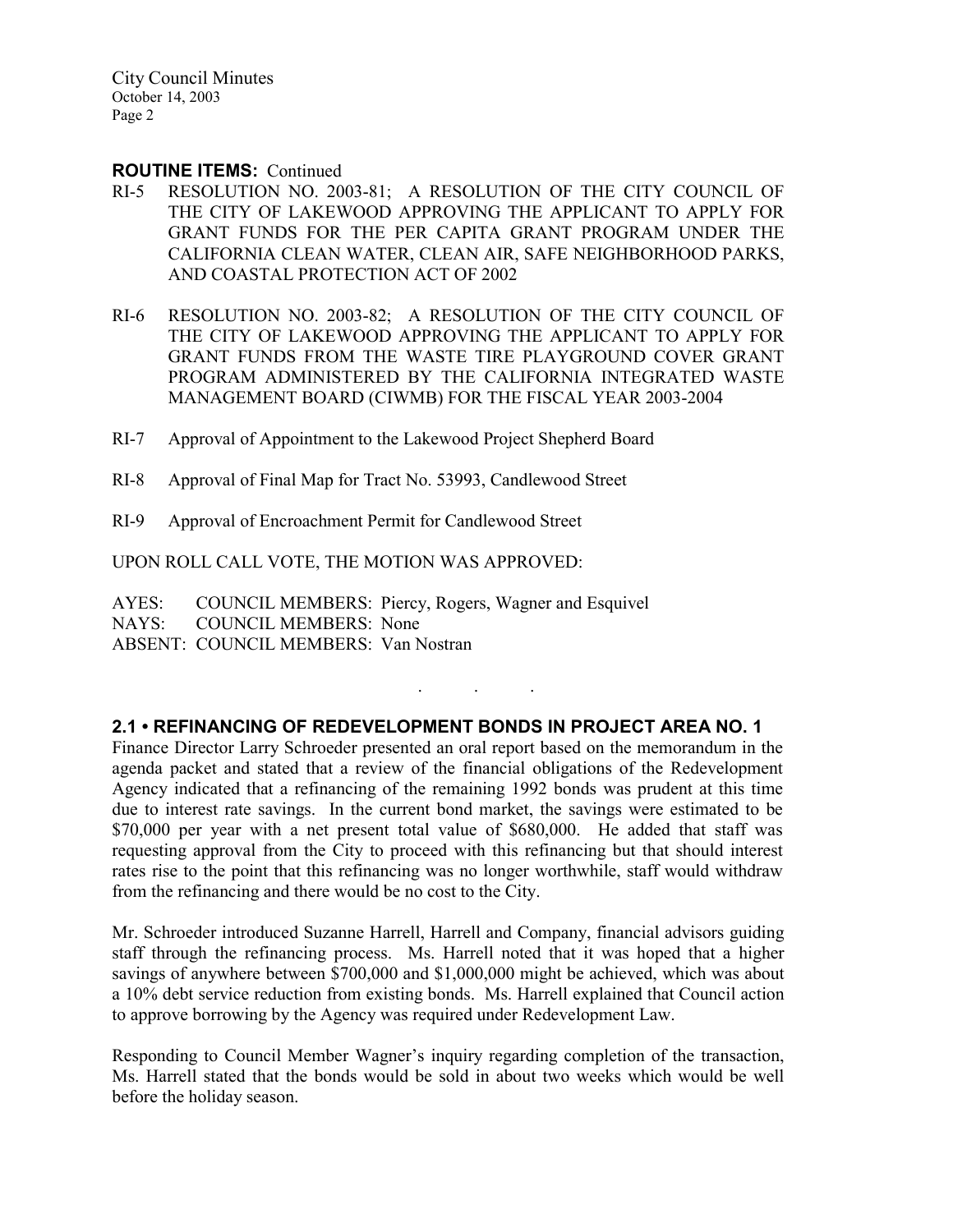2.1 • REFINANCING OF REDEVELOPMENT BONDS IN PROJECT AREA NO. 1 - Continued RESOLUTION NO. 2003-83; A RESOLUTION OF THE CITY COUNCIL OF THE CITY OF LAKEWOOD APPROVING THE ISSUANCE BY THE LAKEWOOD REDEVELOPMENT AGENCY OF 2003 TAX ALLOCATION PARITY REFUNDING BONDS RELATING TO REDEVELOPMENT PROJECT NO. 1 (TOWN CENTER)

VICE MAYOR ROGERS MOVED AND COUNCIL MEMBER PIERCY SECONDED TO ADOPT RESOLUTION NO. 2003-83. UPON ROLL CALL VOTE, THE MOTION WAS APPROVED:

. . .

AYES: COUNCIL MEMBERS: Piercy, Rogers, Wagner and Esquivel NAYS: COUNCIL MEMBERS: None ABSENT: COUNCIL MEMBERS: Van Nostran

# 2.2 • CONJUNCTIVE USE WORKING GROUP FOR WATER RESOURCES

Jim Glancy, Director of Water Resources, presented an oral report based on the memorandum in the agenda packet and explained that a group of water stakeholders from the Central and West Coast groundwater basins had been meeting to discuss conjunctive use in both basins. The concept of conjunctive use was to bank water from various sources surface water, groundwater, recycled water and desalted water - for use when water was scarce or demand was high. He added that while the goal of the group was to increase the maximum efficiency of use and achieve a greater potential use while protecting existing water rights, commitment to the group was voluntary and non-binding. He stated that the proposed resolution outlined the commitment level of each agency involved in the process and certain guarantees would not preclude the City's participation in a joint project proposed by the City of Long Beach. It was the recommendation of the Water Resources Committee that the City Council adopt the resolution in support of the Central and West Coast Basins Conjunctive Use Working Group.

Council Member Piercy requested clarification on the proposed well project. Mr. Glancy reported that the Water Resources Committee had listened to a proposal from the City of Long Beach to construct an aquifer storage and recovery well which would serve the dual purpose of groundwater extraction as well as injection of water into the ground allowing for the storage of water during wet years to be used during dry years.

Responding to questions from Vice Mayor Rogers, Mr. Glancy stated that this was not a request for an appropriation but to provide staff support. He added that he would serve as the City's representative and that the meetings were held monthly.

Council Member Wagner stated that the Water Resources Committee had asked staff to provide the City Council with a briefing on the joint project with the City of Long Beach. He added that it was important to be attentive to the direction of the group and that participation would provide the opportunity for direct input.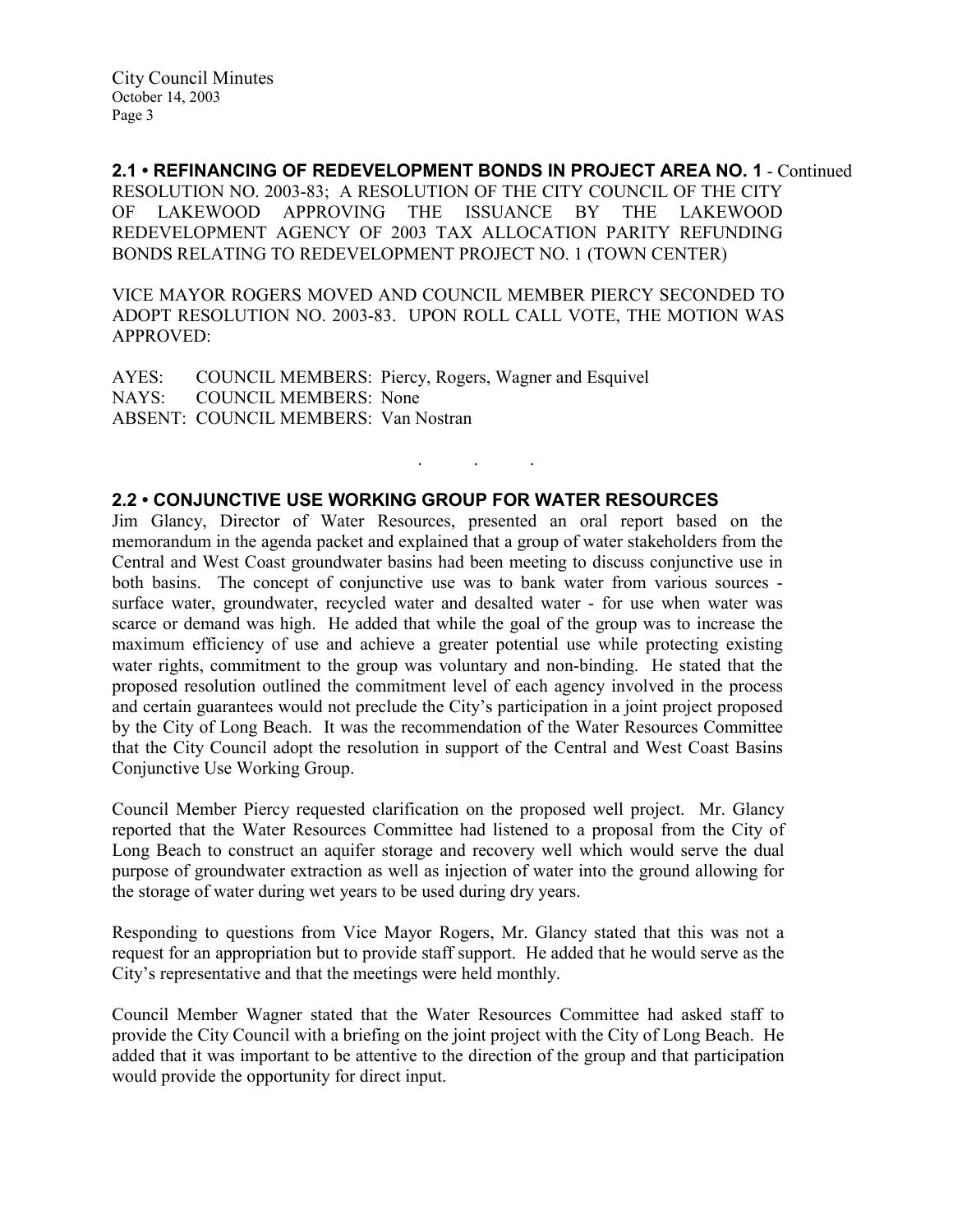2.2 • CONJUNCTIVE USE WORKING GROUP FOR WATER RESOURCES - Continued RESOLUTION NO. 2003-84; A RESOLUTION OF THE CITY COUNCIL OF THE CITY OF LAKEWOOD IN SUPPORT OF THE CENTRAL AND WEST COAST BASINS CONJUNCTIVE USE WORKING GROUP

COUNCIL MEMBER PIERCY MOVED AND VICE MAYOR ROGERS SECONDED TO ADOPT RESOLUTION NO. 2003-84. UPON ROLL CALL VOTE, THE MOTION WAS APPROVED:

AYES: COUNCIL MEMBERS: Piercy, Rogers, Wagner and Esquivel<br>NAYS: COUNCIL MEMBERS: None COUNCIL MEMBERS: None ABSENT: COUNCIL MEMBERS: Van Nostran

### 2.3 • PERTAINING TO WATER RATES AND CHARGES

The Finance Director presented an oral report based on the memorandum in the agenda packet and stated that the Water Resources Committee had reviewed the needs of the City's water system and had found that to continue with the system's maintenance and necessary capital projects, a rate adjustment would be necessary. It was recommended the City Council introduce the proposed resolution and set a public hearing for October 28, 2003.

. . .

RESOLUTION NO. 2003-85; A RESOLUTION OF THE CITY COUNCIL OF THE CITY OF LAKEWOOD AMENDING RESOLUTION NO. 3150, AS AMENDED, PERTAINING TO WATER RATES AND CHARGES

COUNCIL MEMBER WAGNER MOVED AND COUNCIL MEMBER PIERCY SECONDED TO APPROVE STAFF'S RECOMMENDATION TO INTRODUCE RESOLUTION NO. 2003-85 AND SET A PUBLIC HEARING ON OCTOBER 28, 2003. UPON ROLL CALL VOTE, THE MOTION WAS APPROVED:

AYES: COUNCIL MEMBERS: Piercy, Rogers, Wagner and Esquivel NAYS: COUNCIL MEMBERS: None ABSENT: COUNCIL MEMBERS: Van Nostran

2.4 • EXTENSION OF TIME FOR IMPROVEMENTS RELATED TO VACATION OF ALLEY WEST OF HAYTER AVENUE

. . .

Lisa A. Rapp, Director of Public Works, presented an oral report based on the memorandum in the agenda packet and stated that last April, the Council had approved a resolution that conditionally vacated the alley west of the Lakewood Manor Apartments. She reported that the condition involved plans by the owner to make certain improvements to the parking areas and to secure the alley area. She added that those improvements had not yet been completed and the owners were requesting that the City grant an extension of time to December 31, 2004. Staff recommended that Council consider granting the requested approval.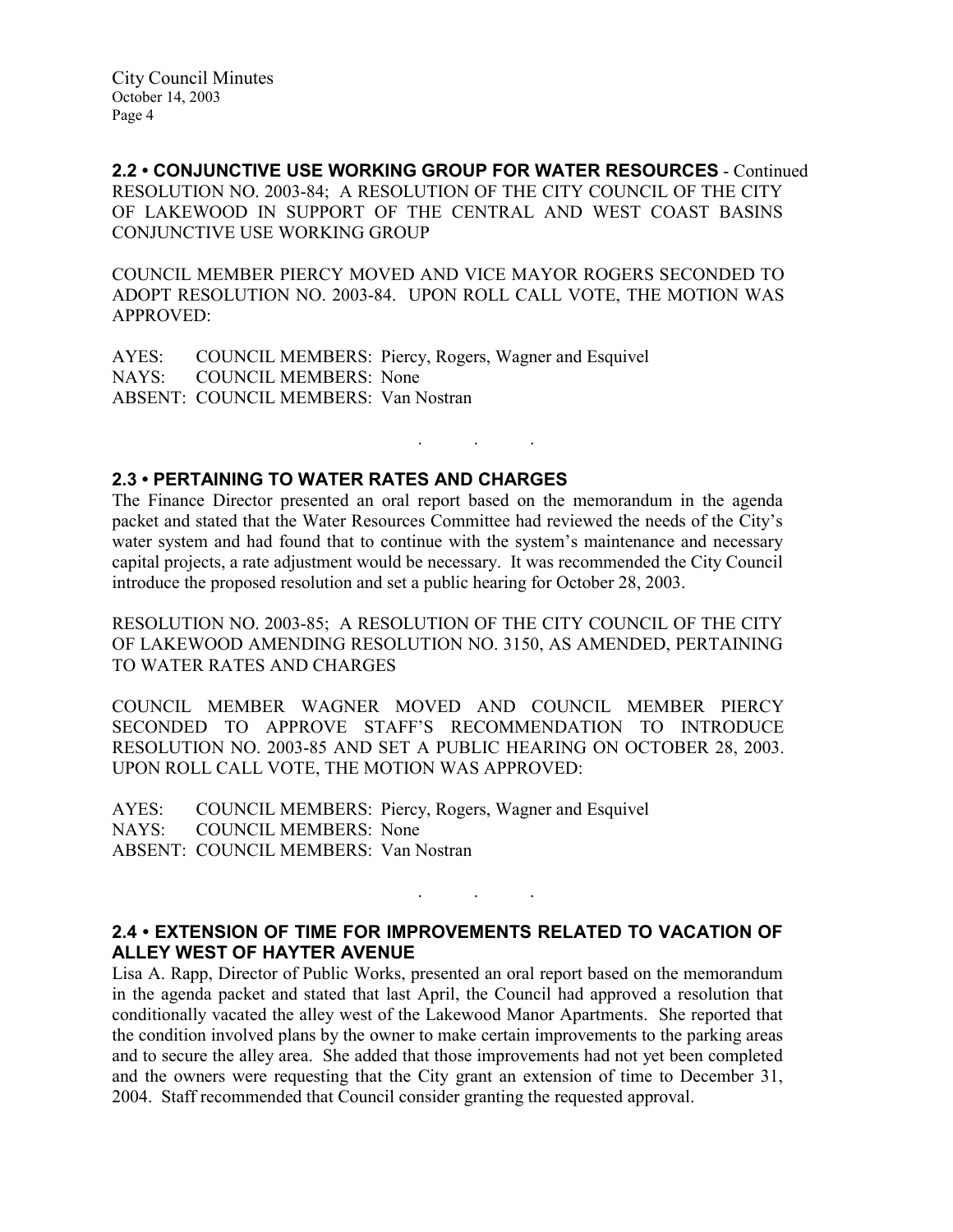# 2.4 • EXTENSION OF TIME FOR IMPROVEMENTS RELATED TO VACATION OF ALLEY WEST OF HAYTER AVENUE - Continued

RESOLUTION NO. 2003-86; A RESOLUTION OF THE CITY COUNCIL OF THE CITY OF LAKEWOOD AMENDING RESOLUTION 2003-22 PERTAINING TO THE VACATION OF THE ALLEY WEST OF HAYTER AVENUE BETWEEN DEL AMO BOULEVARD AND HARDWICK STREET WITHIN THE CITY OF LAKEWOOD

COUNCIL MEMBER PIERCY MOVED AND VICE MAYOR ROGERS SECONDED TO ADOPT RESOLUTION NO. 2003-86. UPON ROLL CALL VOTE, THE MOTION WAS APPROVED:

AYES: COUNCIL MEMBERS: Piercy, Rogers, Wagner and Esquivel NAYS: COUNCIL MEMBERS: None ABSENT: COUNCIL MEMBERS: Van Nostran

# 3.1 • TRANSFER OF TWO VEHICLES TO SHERIFF'S VOLUNTEERS ON PATROL (VOP) PROGRAM

. . .

Deputy City Manager Sandi Ruyle presented an oral report based on the memorandum in the agenda packet and stated that since 1995, trained, uniformed volunteers, equipped with Los Angeles County Sheriff's Department radios, had expanded the City's law enforcement efforts through a special patrol program called Volunteers on Patrol. Last year, volunteers donated 7500 hours to expand patrol in Lakewood. The City had previously donated cars from the City fleet to the program and additional vehicles would enable more volunteers to patrol during peak hours and special events. Ms. Ruyle reported that due to a reorganization of the City fleet, two vehicles, a 1996 Ford Contour and a 1997 Ford Taurus, were available for transfer to the Sheriff's Department for use by Team Lakewood volunteers. It was staff's recommendation that the City Council authorize the transfer of ownership of the two vehicles to the Los Angeles County Sheriff's Department for exclusive use by Team Lakewood.

VICE MAYOR ROGERS MOVED AND COUNCIL MEMBER PIERCY SECONDED TO APPROVE STAFF'S RECOMMENDATION. UPON ROLL CALL VOTE, THE MOTION WAS APPROVED:

|                                             | AYES: COUNCIL MEMBERS: Piercy, Rogers, Wagner and Esquivel |
|---------------------------------------------|------------------------------------------------------------|
| NAYS: COUNCIL MEMBERS: None                 |                                                            |
| <b>ABSENT: COUNCIL MEMBERS: Van Nostran</b> |                                                            |

# 3.2 • HOUSING REHABILITATION LOAN FOR FIRE DAMAGED HOUSE

Charles K. Ebner, Director of Community Development, presented an oral report based on the memorandum in the agenda packet and stated in a hearing before the City's Building Rehabilitation Board, a fire damaged property on Pearce Avenue had been declared as substandard. Although the Board had recommended the City's Home Improvement Loan

 $\mathbf{r}$  .  $\mathbf{r}$  ,  $\mathbf{r}$  ,  $\mathbf{r}$  ,  $\mathbf{r}$  ,  $\mathbf{r}$  ,  $\mathbf{r}$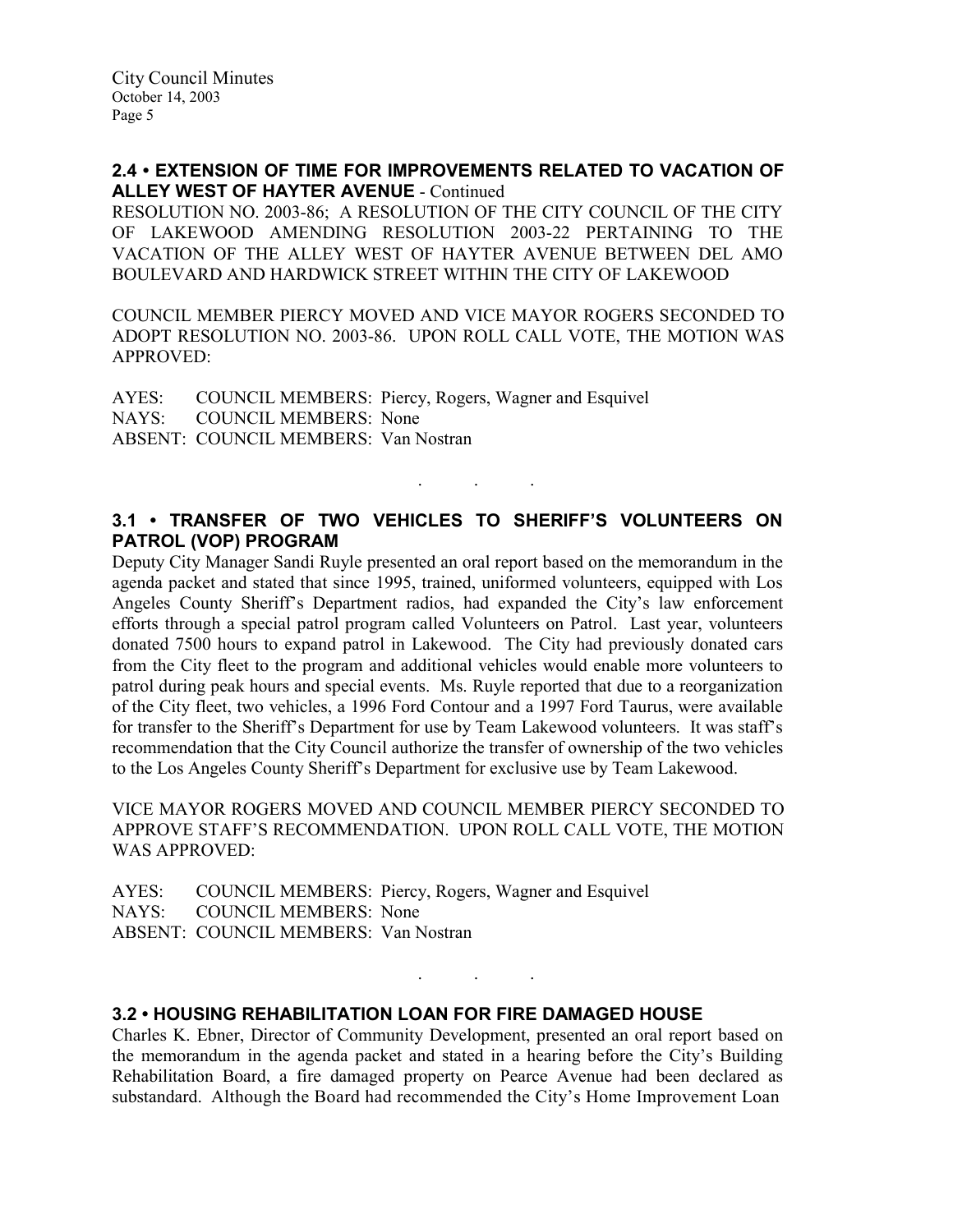City Council Minutes October 14, 2003 Page 6

3.2 • HOUSING REHABILITATION LOAN FOR FIRE DAMAGED HOUSE - Continued Program as a means of financing needed repairs to the home, the repair costs exceeded the current maximum loan amount. In order to eliminate a public nuisance, make the dwelling habitable again, and assist the low-income property owner, staff was requesting that an exception be made in this case to exceed the maximum loan amount, thus carrying out a public purpose in eliminating this detrimental neighborhood eyesore. He concluded by stating that staff recommended that the City Council authorize a Housing Rehabilitation Loan of up to \$36,000 to provide the capital needed to make the necessary repairs to the property located at Pearce Avenue.

Council Member Wagner stated that this was an unusual situation in which the homeowner's only other option was demolition. He added that in terms of what was best for the community as well as for the homeowner, the City needed to help resolve this situation. He noted that the home improvement loan funds did ultimately come back to the City.

COUNCIL MEMBER WAGNER MOVED AND COUNCIL MEMBER PIERCY SECONDED TO APPROVE STAFF'S RECOMMENDATION. UPON ROLL CALL VOTE, THE MOTION WAS APPROVED:

AYES: COUNCIL MEMBERS: Piercy, Rogers, Wagner and Esquivel NAYS: COUNCIL MEMBERS: None ABSENT: COUNCIL MEMBERS: Van Nostran

### WRITTEN COMMUNICATIONS:

CORRESPONDENCE FROM THE SOUTH COAST AIR QUALITY MANAGEMENT DISTRICT REGARDING THE 2003 AIR QUALITY MANAGEMENT PLAN The Director of Community Development introduced Barbara Beck, Government Liaison with South Coast Air Quality Management District (AQMD), who were seeking support for the 2003 Air Quality Management Plan which was before the State Air Resources Board (ARB) for their approval.

. . .

Ms. Beck provided informational packets and reported that the 2003 Air Quality Management Plan was the AQMD's blueprint for cleaning the air in the four-county South Coast Air Basin, proposing to attain the Federal and State standards outlined as set forth in the Federal and California Clean Air acts. She strongly encouraged the City Council to authorize the Mayor to send a letter to the ARB supporting the Plan.

Vice Mayor Rogers, citing the 12 control measures as ambitious and laudable, inquired about the source of funding. Ms. Beck responded by stating that funding was the responsibility of the ARB and EPA.

In response to Council Member Wagner's inquiries, Ms. Beck stated that L.A. County Supervisor Mike Antonovich, 16 cities, and the Orange County Council of Governments voted or wrote letters in support of the Plan while truckers, train/transportation companies, and those who would be regulated, were opposed to it. She added that no objections had been received from the business community but that there had been no chamber support.